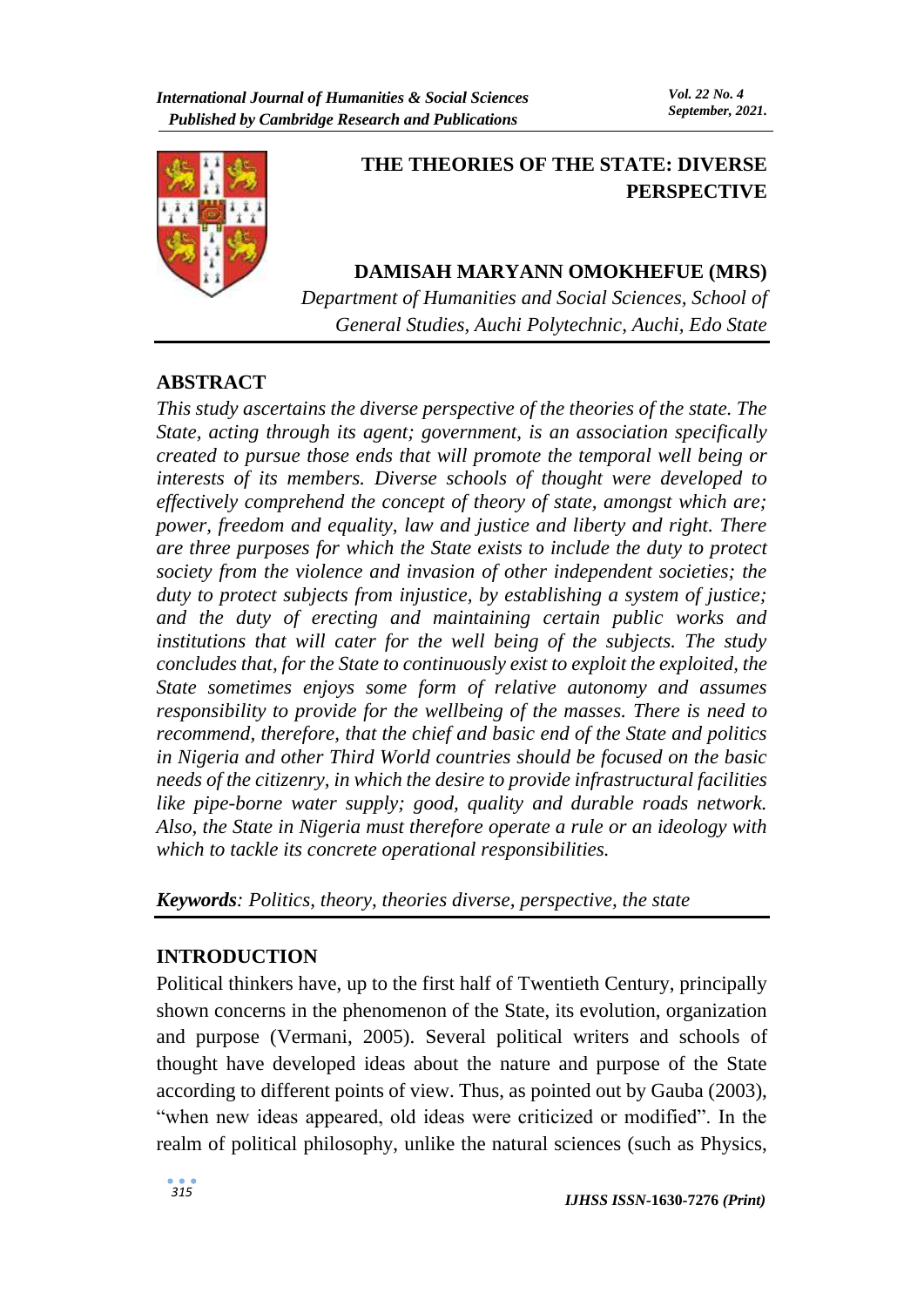Chemistry and Biology), it is not necessary that old ideas be dead before the new ideas become acceptable because the old and new principles of political theory exist simultaneously, claiming their rightful place. None of the theories can therefore claim absolute authority or validity over another, hence, their merits and demerits need constant examination before arriving at any consistent conclusions.

According to Gauba (2003), an acquaintance with the diverse theories and perspectives on the State would equip one with valuable insights for dealing with public affairs in any society. It is in this direction that this Paper carefully examines the theories of the State in their diverse perspectives with a view to linking them (the theories of the State) with the practical reality in the Nigerian variant of State and politics. This, of course, is aimed at equipping us with valuable insights for dealing with public affairs in the Nigerian State and politics.

The State, acting through its agent; government, is an association specifically created to pursue those ends that will promote the temporal well being or interests of its members. When there is clear evidence that a State is doing its duty... when its actions are in accordance with its purposes, it can always reckon on the willing cooperation and voluntary obedience to laws by its citizens

#### **METHODOLOGY**

The research work explores primary and secondary sources of materials in simple random which implies the issues of the theories of the state: discusses perspective, data from textbooks, journals, newspaper, magazine, internet and libraries were made use of.

#### **SCHOOL OF THOUGHT ON THE NATURE OF THE STATE**

There is no single universally acceptable definition of the State. Scholars from the two major ideological strands of Liberalism and Marxism have neither agreed on a universal definition of the concept of State. Even within these major conceptions (Liberalism and Marxism), different authors perceive the State not exactly as the other (Shaapera, 2009). Liberal theorizing on the State, as a concept, contends that the State is a political organization of human society that comprises organized attributes of contemporary institutions like the legislature, executive and judiciary, with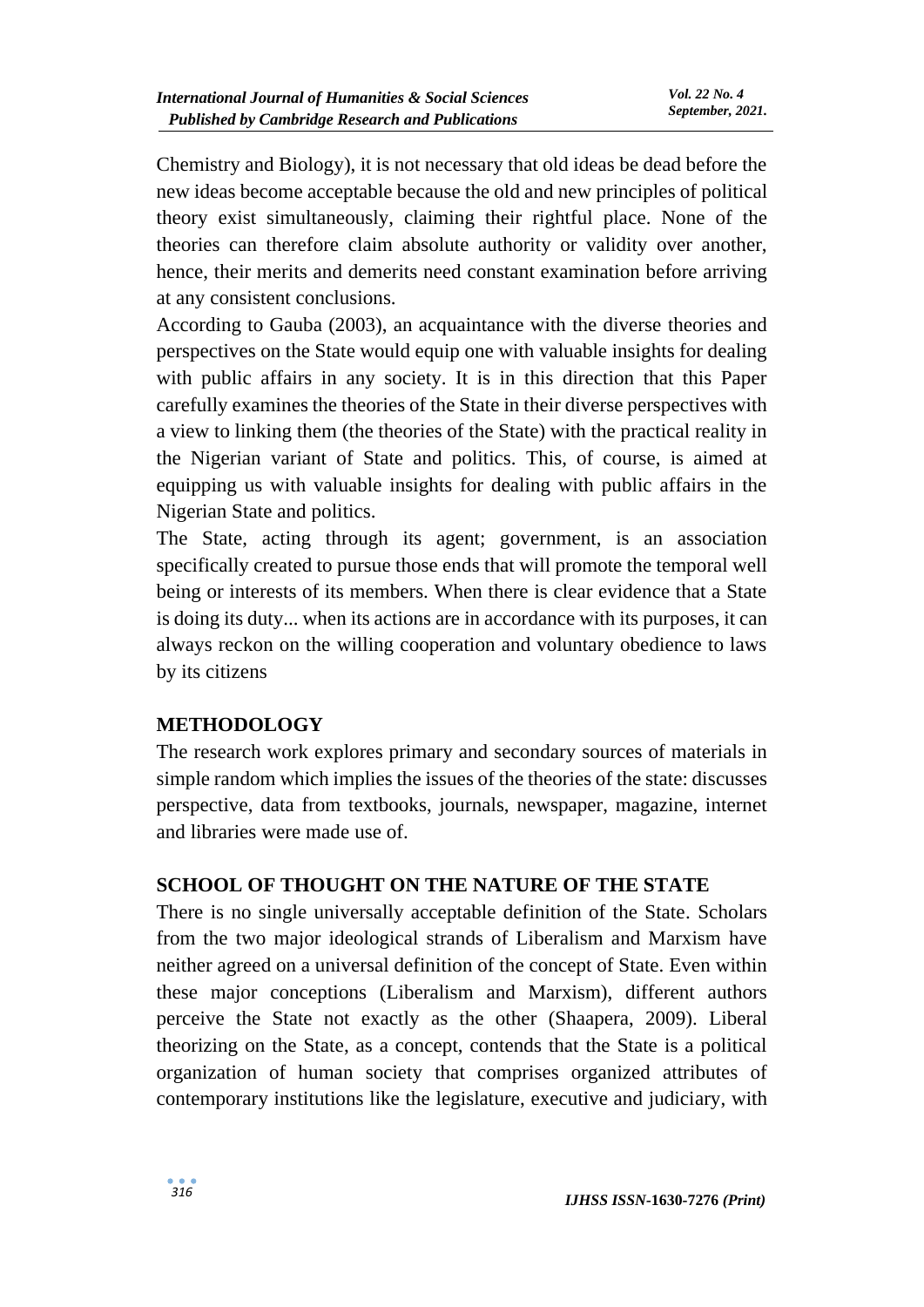respective roles. These are governmental institutions that make and enforce laws that are binding upon the people within a defined geographical territory. Marx initially buttressed that the State is an embodiment of law and freedom; that the State represents the general view of the society. The point of departure from the Liberal theorizing on the State occurred when Marx and Engels jointly expressed in the "Manifesto of the Communist Party" that "the executive of the modern State is but a committee for managing the common affairs of the whole bourgeoisie", mostly at the expense of the poor.

For Milibrand and Saville (1965), both the economic and political powers of the State are merely the organized power of one class for the oppression of another. The State is the dictatorship of the bourgeoisie. Thus, the capitalist State as where the means of production and other things exist in the private ownership, where both the working class and the peasants are into all or complete subjugation by the propertied class. Meanwhile, the idea of "democracy", universal suffrage, parliament, elections, policy measures, the fight for national unity and security, etc, are only presented or constituted in a disguise and invariably do not alter an iota of the essential character of the State in being oriented, controlled and directed by the ruling class, purposely used to dominate the other classes in the State.

## **POWER**

For the Marxian Scholars, therefore, the development of the productive forces in the capitalist society produced surplus value and thus the appropriation of property for private use that necessitated the constitution of the State. It is this State that, Marxist Scholars argue, becomes an instrument in the hands of the powerful dominant class for accumulation and exploitation of the dominated members of the society. This kind of State, Fadahunsi (1988) argue, is an organ of exploitation and is not capable of pursuing policies, or invariably politics,that would promote the interest of all. According to Alavi (1979), because of the absence of a fully developed indigenous class, the State (mostly in under-developed economies) has largely remained an instrument of the ruling class in the promotion of capitalist accumulation under the pretext of national development. Public policy is thus determined by International Finance Capital, using the local bourgeoisie in its formulation and implementation in the national economy

## **AUTHORITY AND LEGITIMACY**

These laws, rules or regulations determinethe basis of the supreme authority in the land. The origin of the authority of State is traced to Marchiavelli who expressed the idea as "the Power which has authority over men". Marx Webber captures the State, further, as "that authority which gives order to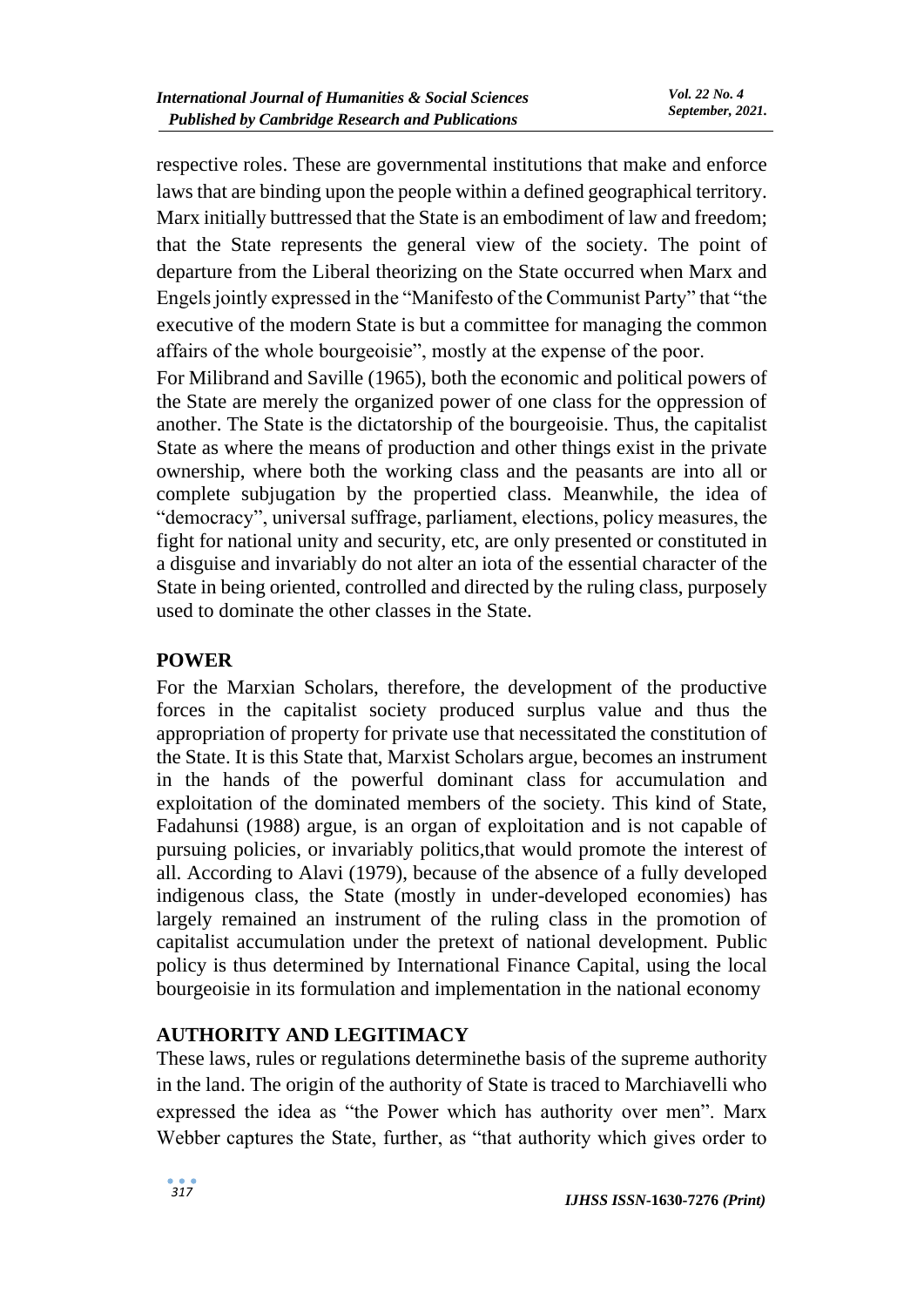all but receives from none". It is the State, therefore, that provides the structures through which people and resources in a society are organized and policy and priorities established.

The foregoing arguments show, from the liberal point of view, that the State has a central role to play in any economy. The operational capacity of the State in an economy, for liberal scholars like Smith (1937), Dahl (1965) and others, depends on the skills and loyalty of the citizens and the revenue available to the system. Liberal scholarship therefore sees the State as an institution for orderly progress of the society and an embodiment of justice for all, not just for a few (Bourgeois class). Liberal scholars regard the State as a neutral arbiter in the contending social classes in the society. This, is obviously to curtail the situation described by Hobbes" "State of Nature", where the strong prevailed over the weak in a society and most often caused societal anarchy. Man sought to overcome this near anarchy situation of life by seeking security and self preservation of life through the establishment of social contract, which is the State.

## **FREEDOM AND EQUALITY**

Nevertheless, the classical Marxists equally admit that the State sometimes enjoys relative autonomy and becomes "independent" from and superior to all social classes as the dominant force in the society rather than instrument of the dominant class. This view (relative autonomy nature of the State), therefore, the State is a complete embodiment of the general interests of the whole society as the State stands over and above particular vested interests and consequently appears "independent", neutral or autonomous of the ruling class.

#### **LAW AND JUSTICE**

The question, however, is as to how autonomous or free is the State in choosing its policies in a class-divided society with already established vested economic, political, ethnic, religious and social interests which are completely interrelated and interconnected? It is this problematic of the ambiguity in the relative autonomy of modern States that some scholars of Political Economy (Abbass, 1990) suggest aprior understanding of what the crucial functions of the State apparatuses or structures are meant to serve and are capable of maintaining in the delicate and contradictory balances of political, social and economic relations. For other Political Economists like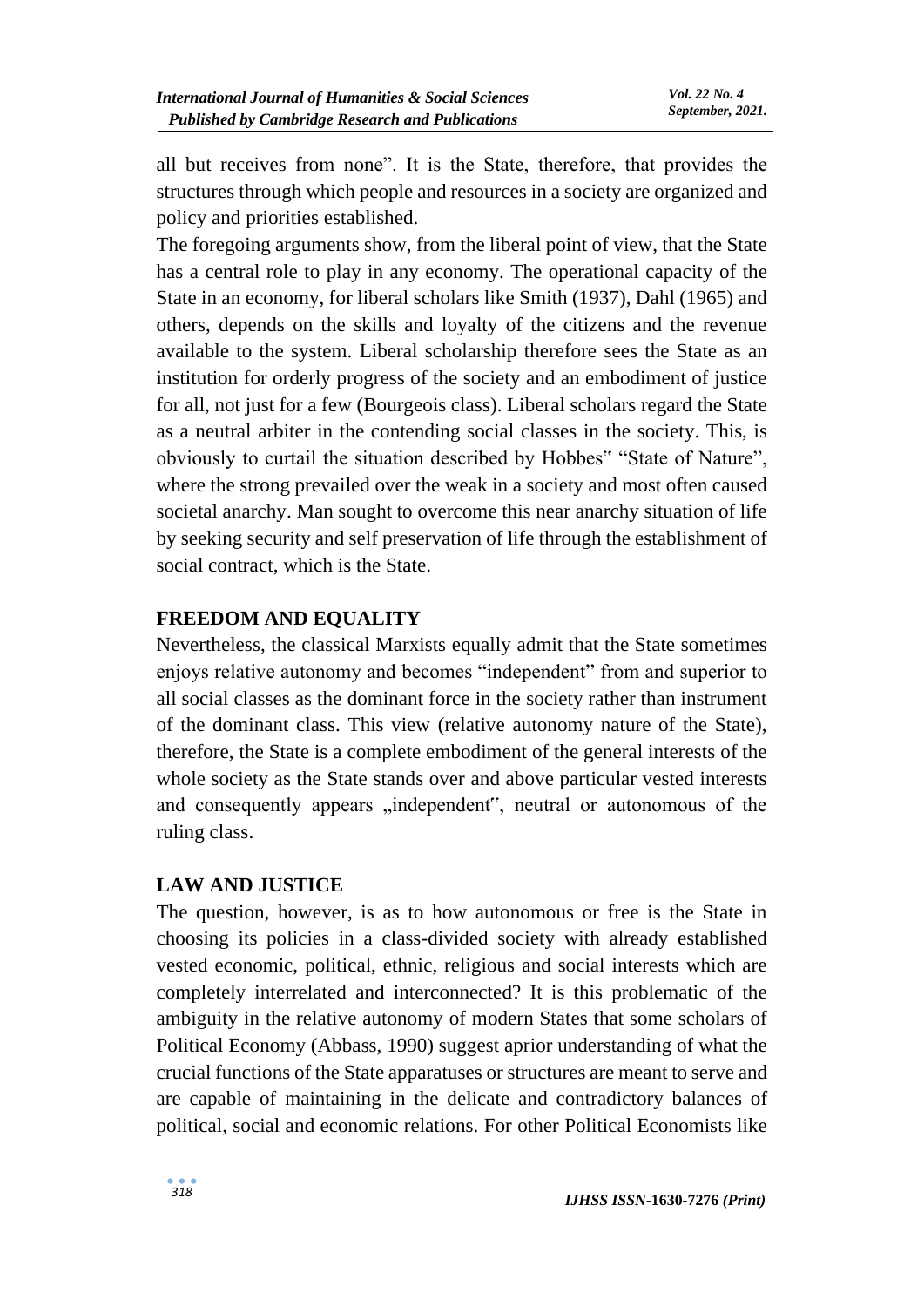Dunmoye (2012), the operational process of the State anywhere can only be understood from the Ideology of a State which is expressed in form of rule and authority that find formal operation in the Constitution and jurisprudence of the State. The State Ideology (Rule and Authority) thus points to why the State (such as Nigeria) behaves the way it does in governance, politics, law-making or policy formulations and implementation, etc.

#### **LIBERTY AND RIGHT**

The social contract theory of the origin of the State implies that men, at a time in history, lived or would have lived without any recognized civil law (ie without the State). This stage or life-pattern of men (when they lived without any form of organized civil law) is described as the "state of nature". The state of nature denotes how men lived or would have lived without the authority of civil law, State or political control. At this stage, there is no industry and no systemic production. Men lived not only close to nature but they had to depend on the bounty of nature for their survival.

It should be noted however, that even the social contract theorists themselves have not agreed on how the State came to be from their different analysis of life in the state of nature and what they differently perceived was the state of nature". They commonly agreed that the State was a social contract after an unsatisfactory experience in the state of nature. For instance, Thomas Hobbes viewed the contract as being between the people and the constituted authority (State) while Locke says such a contract is "of all with all" but not a contract with government or state. Rousseau supported Locke in this way and emphasized that the contract is designed to provide "collective security". Life in the "state of nature", to Hobbes, is a general disposition to war "of every man against every man", leading to perpetual fear and strife which consequently makes life in Hobbesian "state of nature" to be "solitary, poor, nasty, brutish and short". On the other hand, Lockean "state of nature" is moral and social in character. In it, men have rights and acknowledge duties, just that life in the state of nature (for Locke) is not satisfactory as peace is constantly upset by the corruption and viciousness of degenerate men, which Locke says plagues the "state of nature" by lack of an established settled down law, lack of known and indifferent judge, and the lack of an executive power to enforce just decisions. These, Locke argued, necessitated the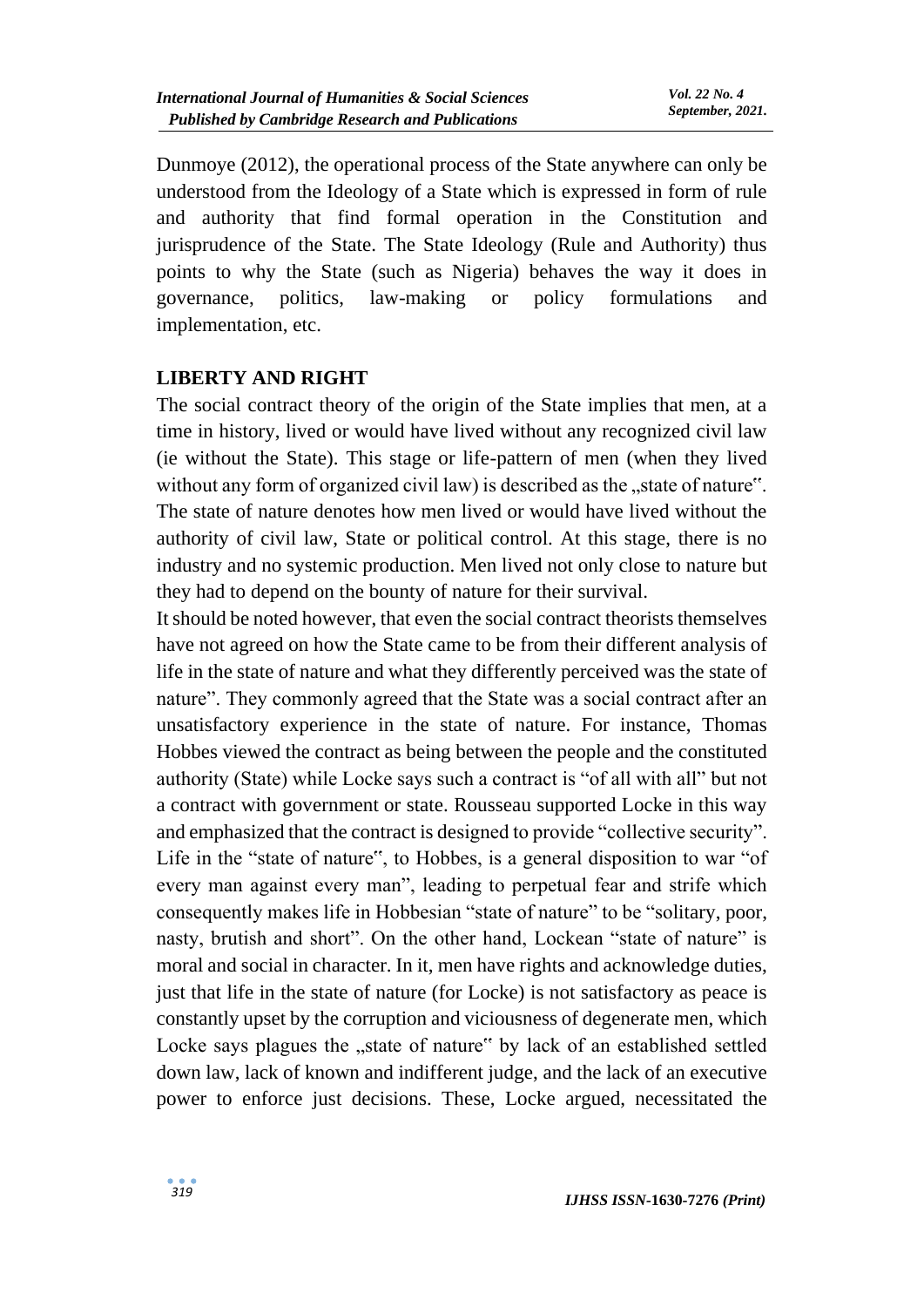formation of a civil society (the State) devoid of the evils and hence the social contract.

For Rousseau too, the State is the result of a contract entered into by men who originally lived in a "state of nature". However, Rousseau emphasizes that there was only one contract called the "social pact" to which government or the State itself was not a party. Individuals surrendered all their rights to the community and therefore, after making the contract, may have only such rights as are allowed to them by the General Will (i.e. Law). Nevertheless, the arguments of the social contract origin of the State have been criticized of being ahistorical by not taking cognizance of history and chronology of events in human lives. The social contract theorists" arguments of life in the state of nature is therefore criticized of being too idealistic, Utopia and hence unrealistic as history does not tell us when such a social contract itself took place in human existence as well as the epoch of the state of nature.

#### **THE PURPOSES OR FUNCTIONS OF THE STATE**

The purpose or end of the State has been a subject of endless debate among political philosophers. The question of what purposes does the State exist to serve has been asked many times in every age since human existence; and as Anifowose (1999) rightly concords, "it is indeed the fundamental question of politics" which seeks to examine whether the State should do certain things or refrain from them. Different answers have been proposed by individuals and groups according to their interests.

For Aristotle, in Anifowose (1999), the purpose of the State is "to ensure good life", while Locke postulates that "the great and chief end of men uniting into common wealth and putting themselves under government is the preservation of their property" which is expressed as lives, liberties and estates.

There are three purposes for which the State exists to include the duty to protect society from the violence and invasion of other independent societies; the duty to protect subjects from injustice, by establishing a system of justice; and the duty of erecting and maintaining certain public works and institutions that will cater for the well being of the subjects.

The essence of the State is connotative of the centrality of the State in improving the lives of the generality of the masses in a society under its control. The State is nothing but a natural institution for preventing one man from infringing the rights of another.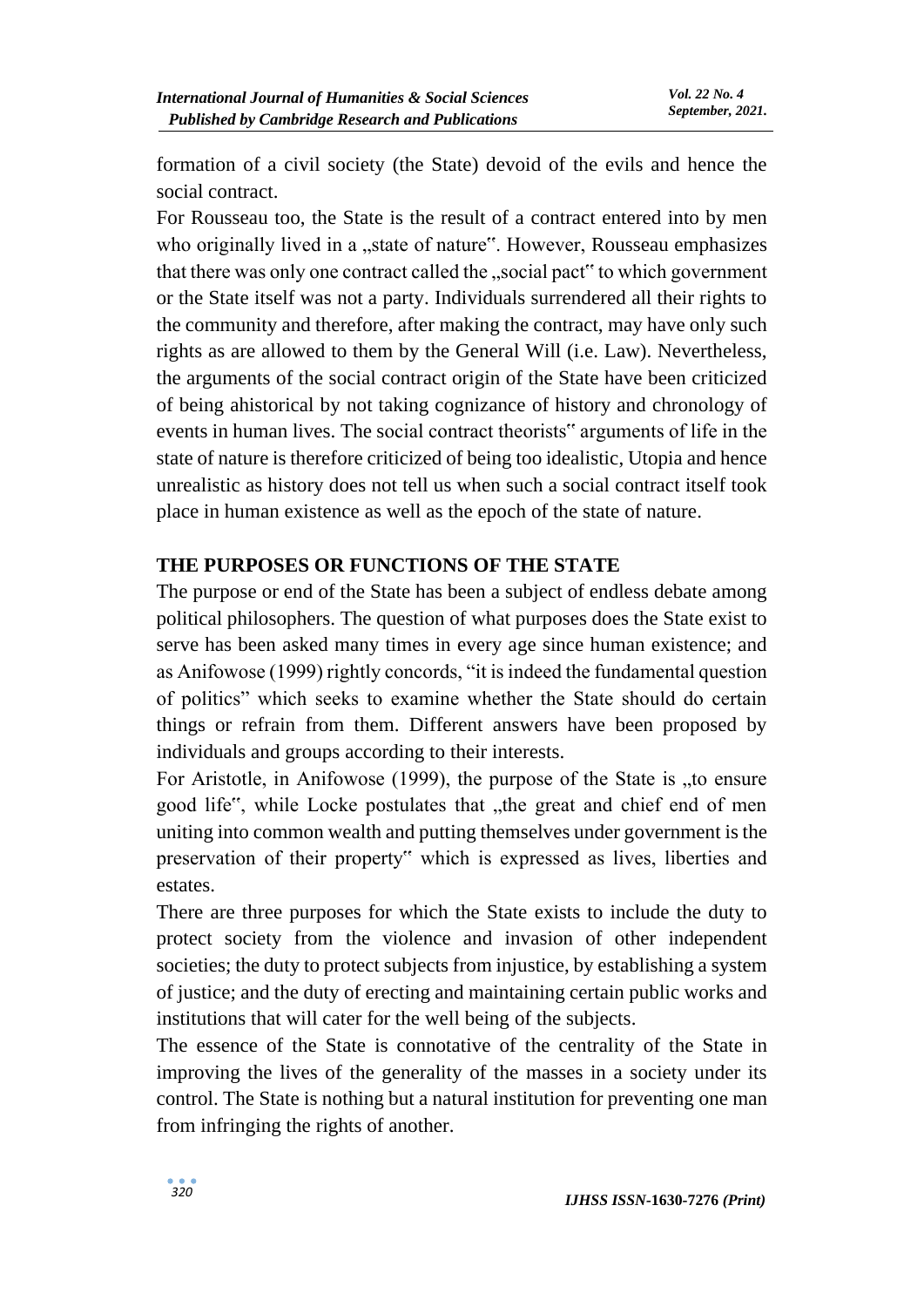For Jeremy Bentham and John Stuart Mill, the best known exponents of the Utilitarian school of thought, the purpose of the State is to provide the greatest happiness to the greatest number of individuals under its jurisdiction. Similarly, Harold Laski, like John Locke, Adams Smith and Spencer, in Anifowose (1999), expresses that the State is not an end itself but merely the means to an end. The State, thus, exists to enable the mass of men to realize social good on the largest possible scale. It exists to enable men to, at least, realize the best in themselves. Therefore, men can be enabled to realize the best in themselves only if the State provides rights, such as the right to work, right to education, right to basic freedoms of speech, press, association and religion; the right to vote and be voted for, etc. The service functions of the State, according to Anofowose (1999), include those activities of the State conducive to the attainment of general welfare or other ends of the State. He acknowledges that it is sometimes difficult to determine the exact boundary between these service and essential functions. However, service functions, he further explains, include many activities which might not exist at all, unless the State undertakes them.

# **CONCLUSION**

It is difficult to do away with the State as a concept in the study of politics. Political theorists are usually concerned with "what constitutes the end of the State", which is the basis of moral philosophy. The foregoing theoretical extrapolations in this study revealed that the emergence and chief end of the State is to ensure "good life" for a generality of members of the society. Unfortunately, the State, in concrete terms, is often seen, in most cases and in most post-colonial African societies (such as Niigeria), as an instrument in the hands of a privileged few who perpetually dominate, exploit and subjugate the dominated majority of the citizenry. The State, thus, serves the interests of a particular vested class structure rather than the generality of the masses.

Nevertheless, it has also been found that for the State to continuously exist to exploit the exploited, the State sometimes enjoys some form of relative autonomy and assumes responsibility to provide for the wellbeing of the masses. In the third world economies, however, because of their underdeveloped nature, the State possesses some characteristics that make it to be weak and thus operates under a metropolitan patronage of International Capital; consequently, the State lacks the relative autonomy for auto centric economic development.